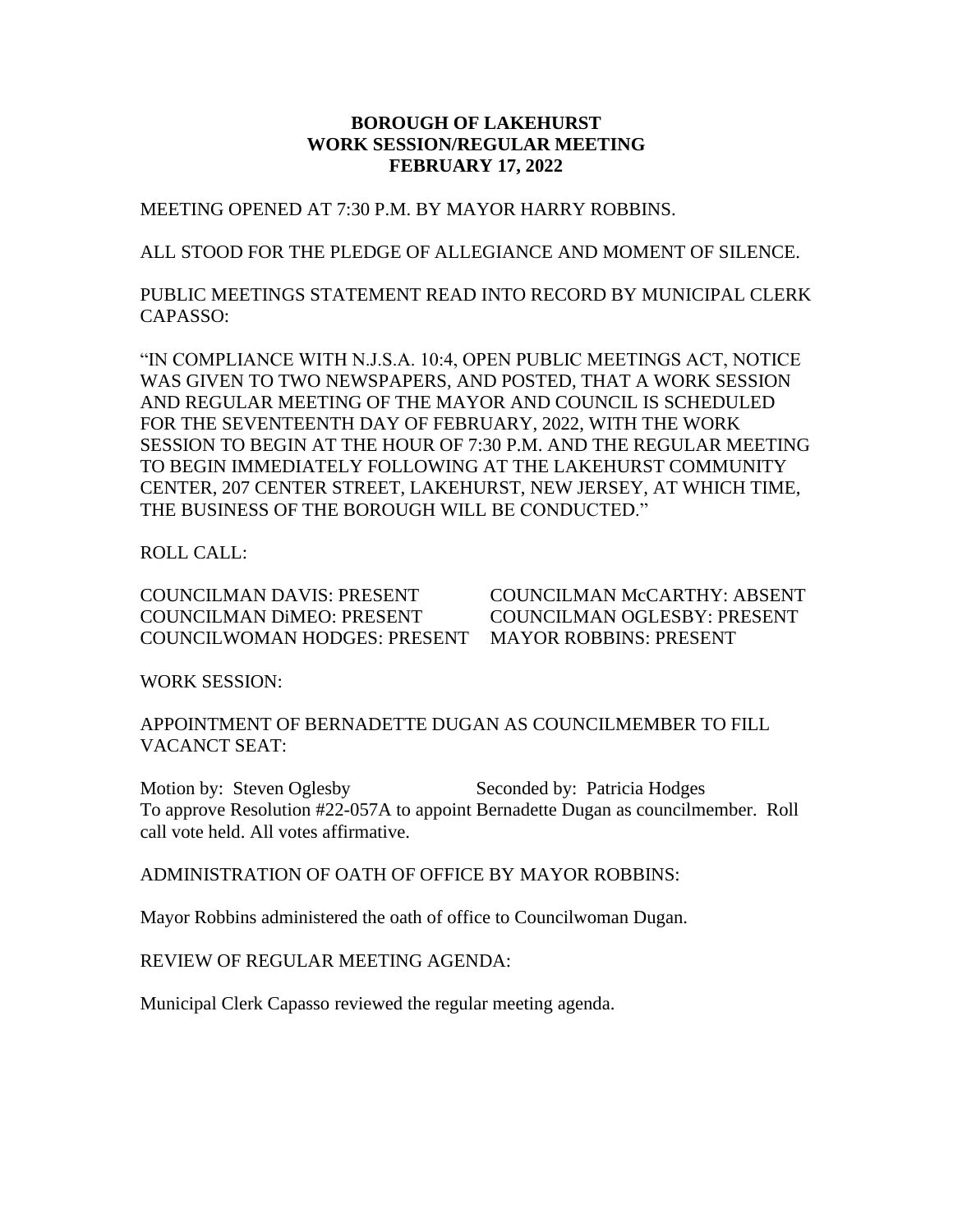### PUBLIC COMMENTS ON AGENDA ITEMS:

Time opened: 7:35 p.m.

### NO PUBLIC COMMENTS

Time closed: 7:35 p.m.

Council President Oglesby asked the status of the trees to be planted along Union Avenue.

Mayor Robbins responded that David Winton, Public Works Department Head, had a price for the trees adding he can start ordering.

Mr. Oglesby stated that Mr. Winton also needs to change the sidewalk area adding he can start digging that up.

Mayor Robbins stated he like to see the job completed by the  $4<sup>th</sup>$  of July.

Mr. Oglesby question the watermain project and the repaving of Union Avenue.

Mayor Robbins answered negotiations have reopened up with Manchester Township as well as the Federal Government in regard to the watermain replacement and the interconnect with Manchester. Mayor Robbins also added he has met with the Ocean County Engineering Department, and they are going to mill and pave Center Street as well as Union Avenue from circle to circle. Mayor Robbins stated that there is usually a three-year waiting period before you can open a county road after it has been paved; however, when the watermain project takes place, the county will allow the borough to open the road and repave half the road instead of repaving curb to curb.

Mr. Oglesby stated that the Fire Department requested to use the engine bay at the ESC building for soccer practice. Mr. Oglesby also stated he had a few questions; he would like to know how many children will be using the bays and the ages. Mr. Oglesby further stated that although the borough's insurance is ok with it, he has some concerns with equipment that is hanging on the walls, if the soccer ball hits the wall, he does not want anything to fall, and someone gets hurt. Mr. Oglesby went on to say, before the governing body makes a decision, we need those questions answered.

Mayor Robbins directed Municipal Clerk Capasso to invite a representative from the Fire Department to the next council meeting.

Councilman Davis reported Mr. Winton stated that one police vehicle is in direr need of repair that will cost about \$2,000.00.

Mayor Robbins stated that the Finance Committee will reach out to Mr. Winton.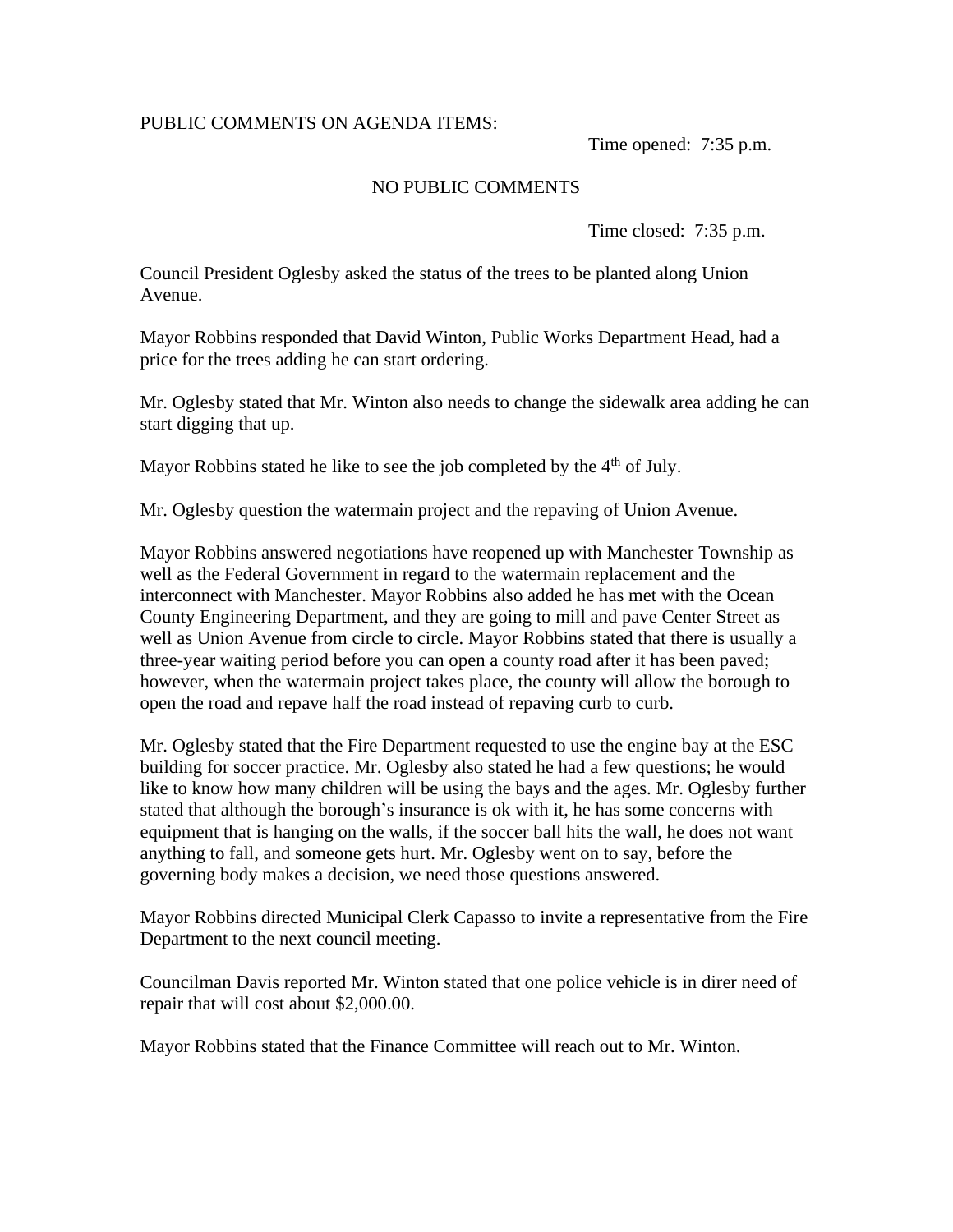#### ADJOURNMENT OF WORK SESSION:

Motion by: James Davis Seconded by: Patricia Hodges To adjourn work session. Roll call vote held. All votes affirmative.

#### APPROVAL OF MINUTES:

Motion by: Steven Oglesby Seconded by: Brian DiMeo To approve minutes of February 3, 2022 Work Session/Regular Meeting. Roll call vote held. All votes affirmative with the exception of Councilwoman Dugan who abstained due to not being a member of council at the February 3<sup>rd</sup> meeting.

#### CONSENT AGENDA:

All matters to be considered to be routine in nature and will be enacted by one motion. There will be no separate discussion of these items. If any discussion is desired by Council, that particular item will be removed from the Consent Agenda and will be considered separately.

#### A. RESOLUTIONS:

| 1. Resolution #22-058 re: Payment of Bills        |                                                                                    |
|---------------------------------------------------|------------------------------------------------------------------------------------|
| 2. Resolution #22-059 re: Transfer (Utility Fund) |                                                                                    |
|                                                   | 3. Resolution #22-060 re: Authorizing sidebar agreement for Borough of Lakehurst   |
|                                                   | <b>Police Department</b>                                                           |
|                                                   | 4. Resolution #22-061 re: Appointment of Kori Brennan as Class II Land Use Board   |
|                                                   | Member                                                                             |
|                                                   | 5. Resolution #22-062 re: Appointment of Jeff Emmons as Alternate Land Use Board   |
|                                                   | Member                                                                             |
|                                                   | 6. Resolution #22-063 re: Approving Membership in Lakehurst Fire Department        |
|                                                   | for Sue A. Clark                                                                   |
|                                                   | 7. Resolution #22-064 re: Approving Membership in Lakehurst Fire Department for    |
|                                                   | Russell E. Clark                                                                   |
|                                                   |                                                                                    |
|                                                   | 8. Resolution #22-065 re: Cadet Membership in Lake hurst First Aid Squad for       |
|                                                   | <b>Elizabeth Cadmus</b>                                                            |
|                                                   | 9. Resolution #22-066 re: Urging Governor Murphy and Legislation to Reconsider the |
|                                                   | New Jersey turnpike Authority Annual Toll Increase                                 |
| 10. Resolution re:                                | Opposing the Extension of Executive Orders by Governor                             |
|                                                   | Murphy Beyond the Public Health Emergency                                          |
|                                                   | 11. Resolution #22-067 re: In Support of Senate Bill S-1106 Which Prohibits        |
|                                                   | Mandatory Use of Medical Devices by Minors without                                 |
|                                                   | <b>Informed Parental Consent</b>                                                   |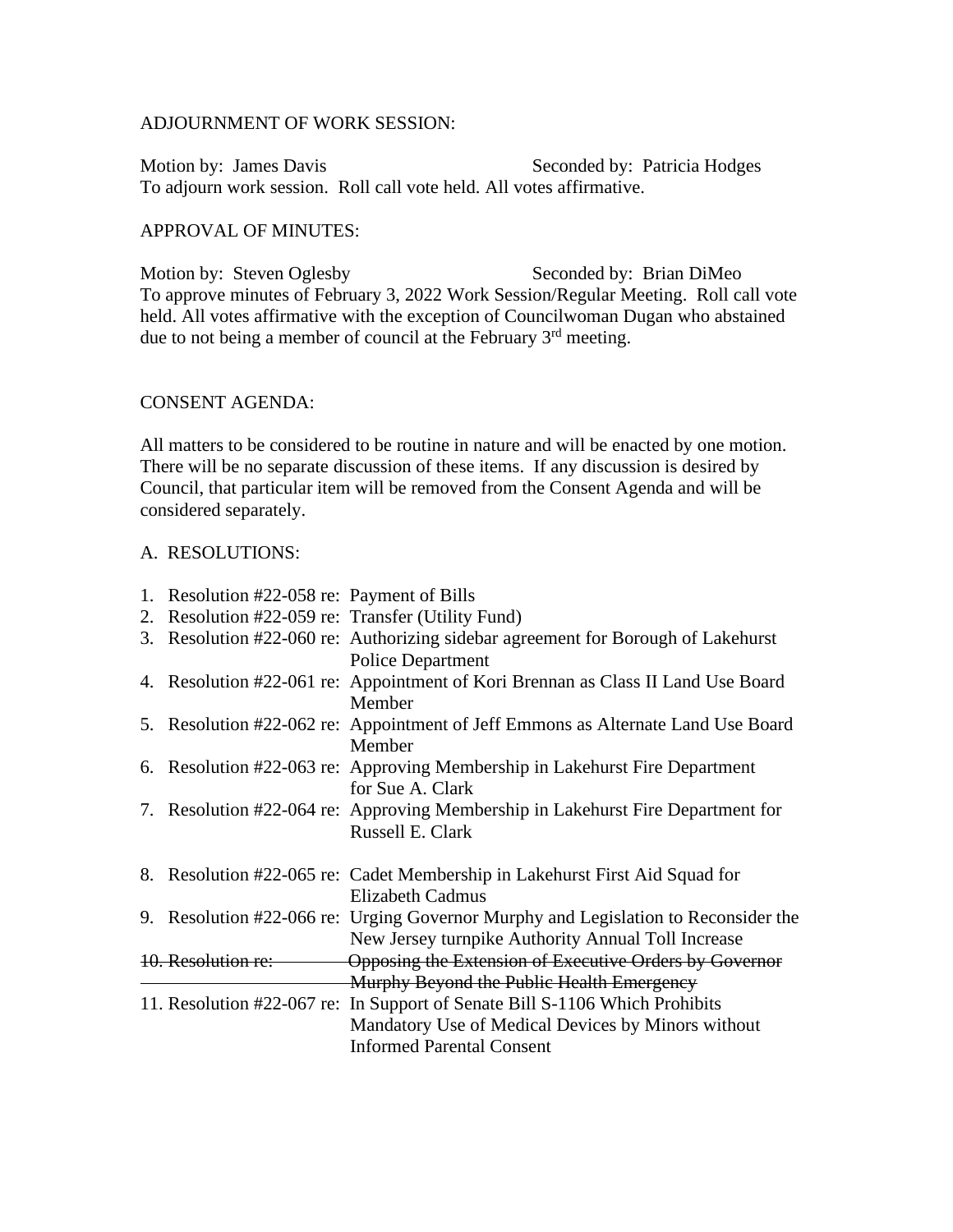Motion by: James Davis Seconded by: Bernadette Dugan

To approve consent agenda. Roll call vote held.

- Councilwoman Hodges voted yes on resolutions #1-9 and voted no to resolutions #10-11
- Councilman Dimeo voted yes on all resolutions.
- Council President Oglesby voted yes on resolutions #1-7 and #11, abstained from resolution #8 for he is a member of the First Aid Squad, and voted no to resolution # 10
- Councilwoman Dugan voted yes on resolutions #1-9 and voted no to resolutions #10-11
- Councilman Davis voted yes on all resolutions.

# **Resolution #10 NOT PASSED.**

## COMMITTEE/COUNCIL REPORTS:

Councilwoman Hodges reported the Ordinance Committee is moving along adding they are meeting regularly, working through the Land Use Ordinances.

Councilman DiMeo reported Youth and Recreation Committee will be meeting on March 7<sup>th</sup> at 7:00 p.m. at the Lakehurst Community Center.

Council President Oglesby commended both Councilwoman Hodges and Municipal Clerk Capasso for their very hard work on updating the ordinances adding it shows and does not go unappreciated.

Mayor Robbins echoed Mr. Oglesby and thanked Mr. Oglesby as well adding it is a group effort.

Councilwoman Dugan thanked the governing body for choosing her and added these are "big shoes" to fill. Ms. Dugan stated Councilman Lowe was a great councilman but was even a better man.

Councilman Davis welcomed Ms. Dugan to the governing body.

## COMMENTS FROM PUBLIC:

Time opened: 7:46 p.m.

## NO PUBLIC COMMENTS

Time closed: 7:46 p.m.